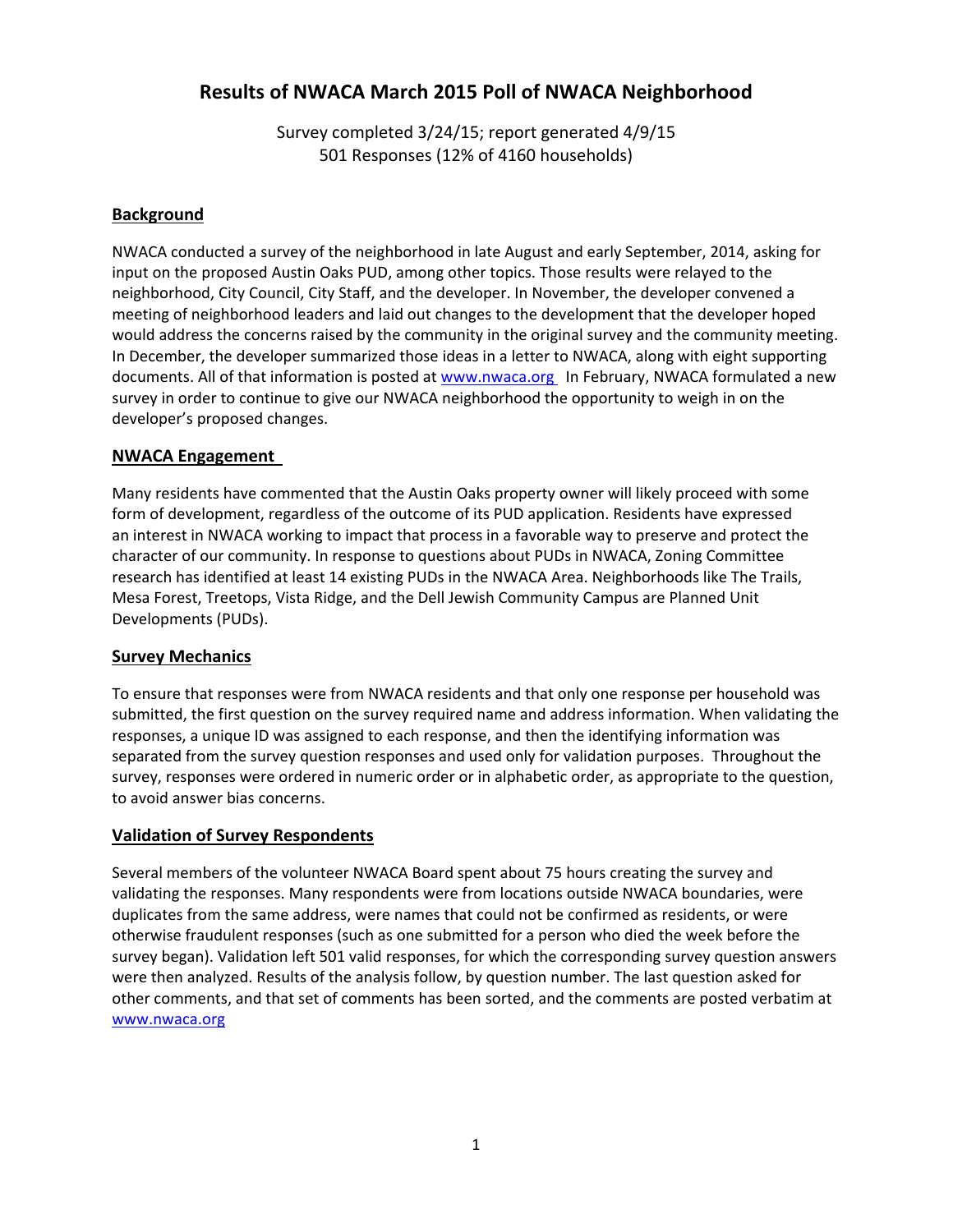### **Survey Results**



**Q2: Where is your home in relation to the Austin Oaks site?**

#### **Q3: How long have you lived in the NWACA area?**



**Q4: Taking into account the developer's proposed changes from the December 22 letter, are you:**

- In favor of the proposed PUD
- Like the improvements, but more adjustments are needed for me to support the PUD
- Opposed to the proposed PUD

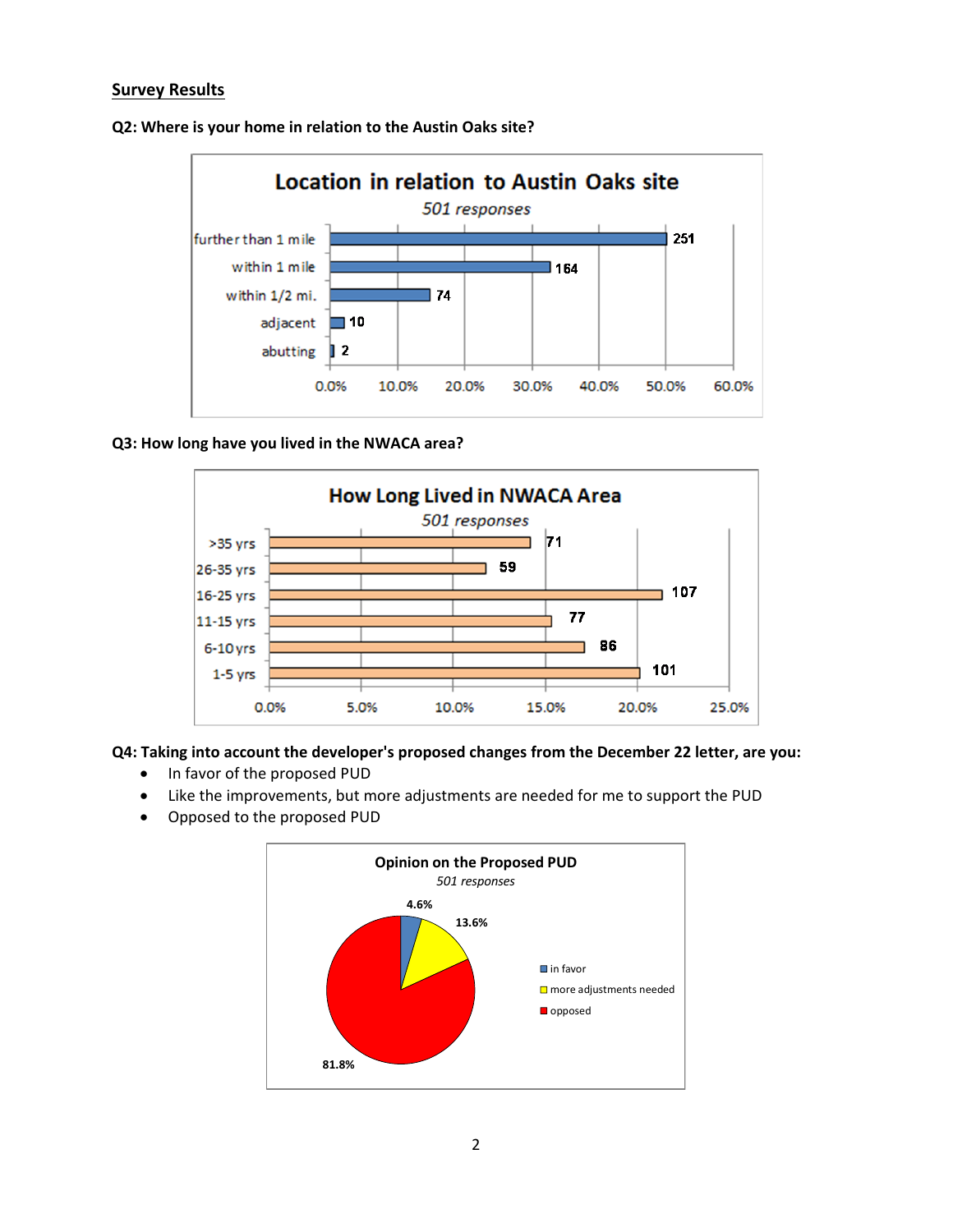### **Q5: Select a response for each of the items from the December proposed changes.**

This question asked for a selection among these responses for each of 8 changes listed:

- This change is a significant improvement
- This change makes no difference to me
- Much more is needed in this area for me to support the PUD application

The individual changes cited were taken from the developer's December letter to NWACA, but listed in alphabetic order to avoid bias. Each item listed was cross‐referenced to the online copy of material provided by the developer, so that survey takers could examine that material, if they wished to know more about the topic. These were the items rated:

- Decreased Density: Decrease from 1.6M square feet of developed area to 1.4M square feet. The 31acre site currently has 450,000 square feet developed. (See Dec 2014 A Executed Letter, part 9)
- Decrease in Multifamily Units: Decrease maximum number from 610 units to 300 units. (See Dec 2014 A Executed Letter, part 7)
- Direct Financial Assistance to Schools: An Austin Oaks School Assistance Trust is proposed, funded as the property is redeveloped and leased, anticipating approximately \$9M by the year 2032. (See Dec 2014 A Executed Letter, part 3)
- Guaranteed Restaurant Square Footage: Minimum of 90,000 square feet of retail space, of which 60,000 is reserved for restaurants (See Dec 2014 A Executed Letter, part 6)
- Offsite Parkland Improvements: \$150,000 for improvements to playground and park area at Doss Elementary School (See Dec 2014 Attachment 4 Doss Elementary – proposed park improvements)
- Onsite Parkland Improvements: add a trail system throughout the site and a 2 acre public park, reducing the number of heritage trees requested for removal from 9 to 5 (See Dec 2014 Attachment 5 Austin Oaks Community Park diagram)
- Pedestrian Safety Improvements: Potential financial assistance to improve pedestrian and bicycling safety at school crossings (See Dec 2014 Attachment 2School access and Safety Summary)
- Traffic Improvements: \$400,000 may be provided for restriping and signal modifications at existing intersections. (See page 3 of Dec 2014 Attachment 1 part a)



#### Responses were sorted in order of greatest need for more improvement in the item.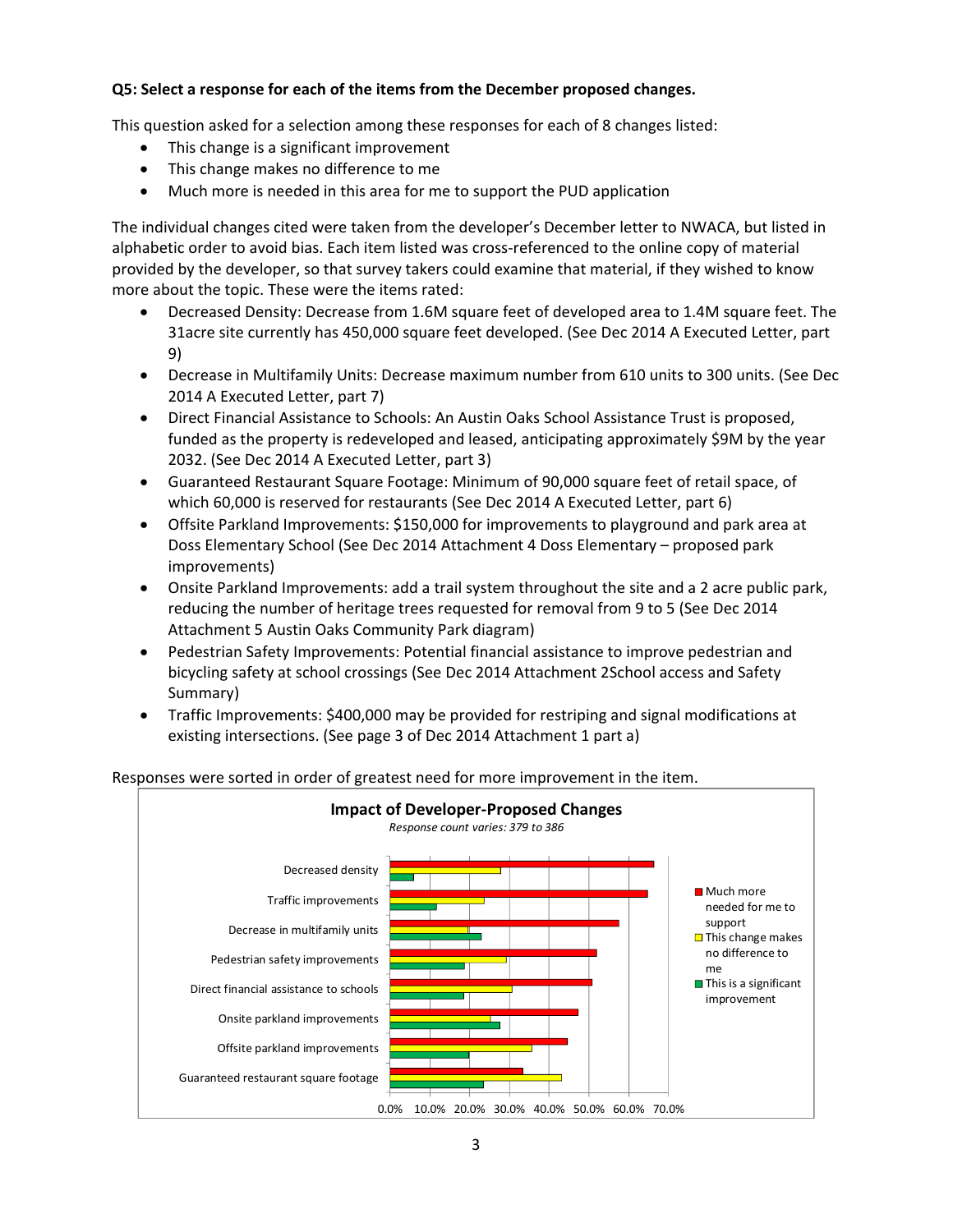#### **Q6: What maximum height would you prefer at this site?**

- 5 stories (maximum allowed now)
- 9 stories (like the Google building)
- More than 9, but fewer than 16 stories
- 16 stories (200 feet) as proposed

To give survey takers an idea of buildings with comparable heights, example photos were provided. For the 200 foot building, there was no attempt to convey how the Austin Oaks site might look when built out, but only to depict one 200 foot building at that location. There is no real building near the NWACA neighborhood to show as an example, thus a mock‐up was developed, just to convey the height.



### **Q7: Rank the following issues from 1 through 5 (1 most important to you and 5 least important)**

- **•** Building height
- Density
- Impact on school enrollment
- Impact on traffic
- Impact on trees and/or environment

The percentage of responses at each rank is shown in the table below.

| Rank           | <b>Building</b><br>Height | <b>Density</b><br>℅ | Impact on<br><b>Schools</b> | Impact on<br><b>Traffic</b> | Impact on<br>Trees/Env't |
|----------------|---------------------------|---------------------|-----------------------------|-----------------------------|--------------------------|
|                | %                         |                     | %                           | ℅                           | ℅                        |
| $\mathbf{1}$   | 13.4%                     | 15.5%               | 20.6%                       | 43.7%                       | 6.7%                     |
| $\overline{2}$ | 14.7%                     | 20.2%               | 20.4%                       | 29.4%                       | 15.3%                    |
| 3              | 21.6%                     | 26.7%               | 14.9%                       | 15.1%                       | 21.6%                    |
| 4              | 26.5%                     | 20.8%               | 19.5%                       | 8.2%                        | 25.0%                    |
| 5              | 23.7%                     | 16.8%               | 24.6%                       | 3.6%                        | 31.3%                    |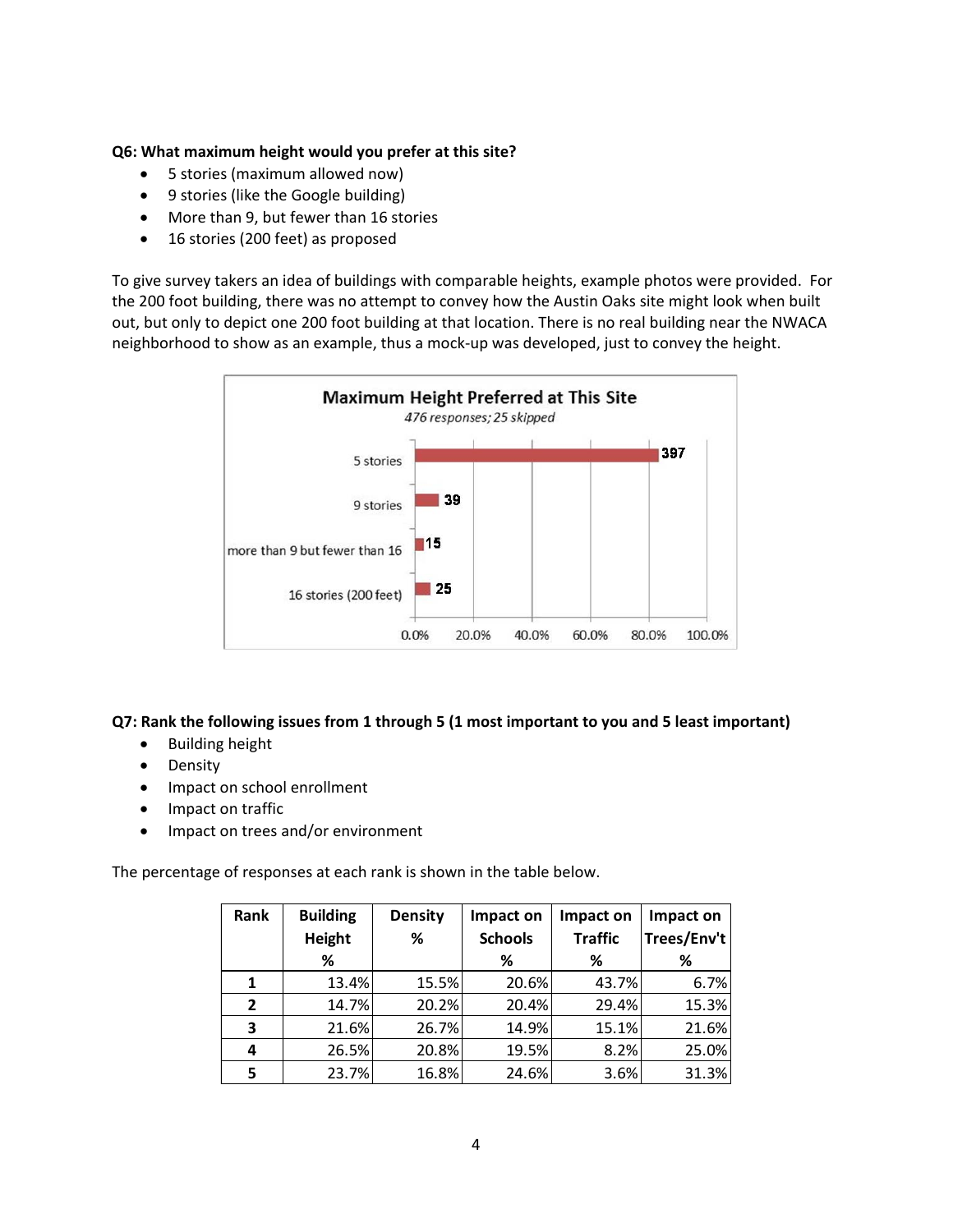The graph below shows the same percentage information, listed in order of the issues ranked most important first.



A weighted average rank was computed from the responses on each issue, yielding the following chart. Results are sorted in order from most important to least important to the respondents.



5